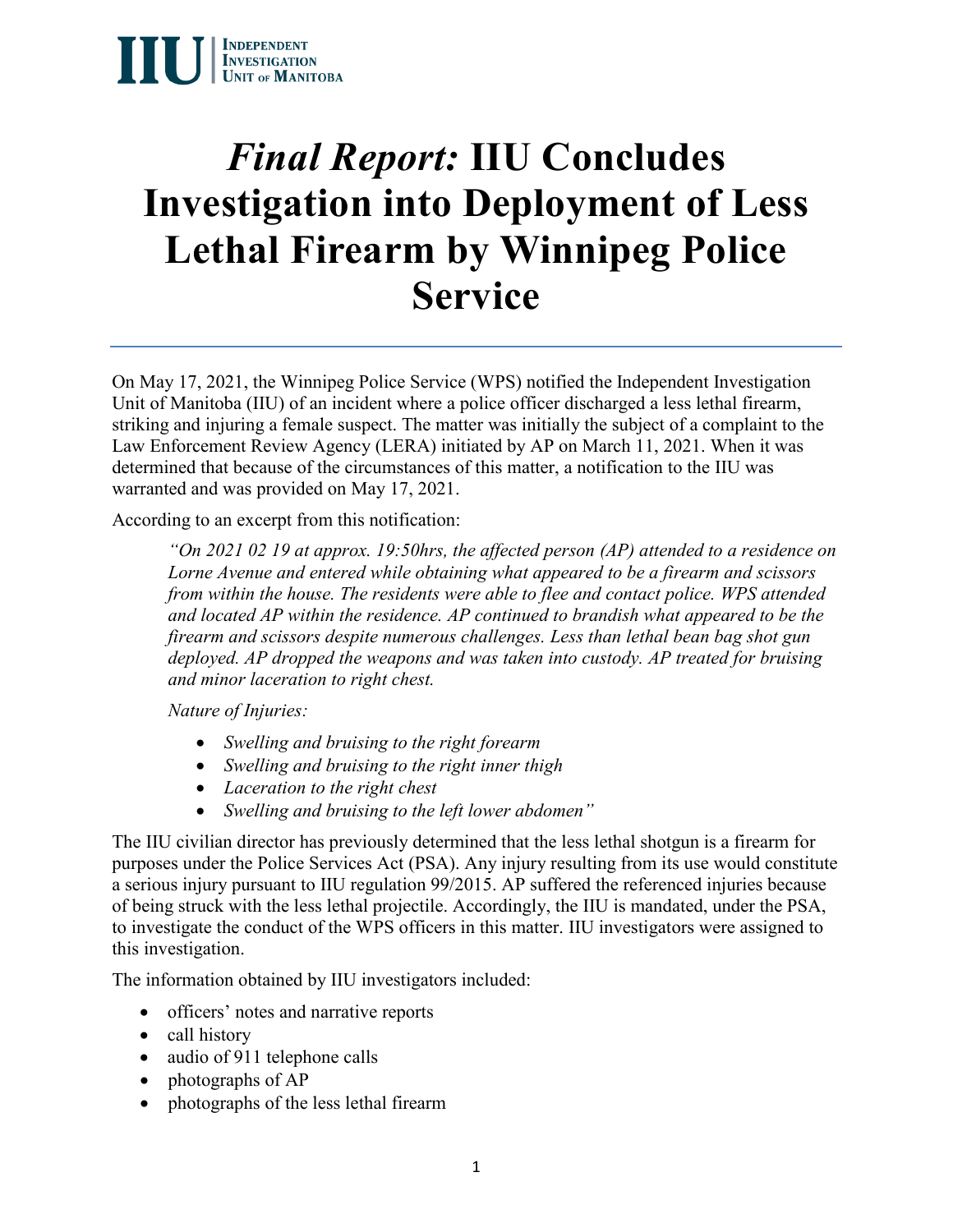

- Forensic Identification Reports
- medical reports for AP
- WPS Use of Force Report

The civilian director designated the WPS officer who discharged the less lethal firearm as the subject officer (SO). Additionally, the civilian director designated four other WPS officers as witness officers (WO1-4). IIU investigators also met with and interviewed AP. IIU investigators met with and interviewed a civilian witness (CW).

### **Affected Person (AP):**

AP stated that the incident happened around 8:00 p.m. AP stated that she was on her way to give a haircut and perm to a friend. AP stated that she took a cab to an unknown residence, though she had been there four years prior. AP stated that the cab driver pointed out the residence to her. AP stated that she entered the residence and went to the basement as instructed by her friend. She said she did not see anyone inside the residence. AP stated that she then realized that she was in the wrong residence because her friend was not there and also noticed children's toys in the basement. AP stated that a female came down the stairs and was swearing at her. AP stated that she dropped her purse and the contents fell out, including scissors, make up and hair dye. AP stated that the female questioned her and AP apologised advising that she was in the wrong house. AP stated that the female screamed at her, was being rude and mean and AP believed that she would be beat up by her. AP stated that the female told her she was going to call for the police. AP stated that she did not threaten the female and was not holding anything in her hands. AP stated that she put the scissors back in her bag and never pointed them or anything else at the female. AP stated that she remained in the basement waiting for the police to arrive. AP stated that she was picking up her belongings when a male police officer shot her with a *"bean bag weapon"*, from the top of the stairs while she was at the bottom of the stairs. AP said she was struck once on the breast, once on the leg and once on the stomach. AP stated that she was holding her *'hairdressing'* equipment and makeup when she was struck with the *"bean bag"*. AP stated that the scissors were on the ground and denied that she was holding a toy when struck. AP stated that she had taken Prozac and Tylenol at the time of the incident. AP stated that she does not drink alcohol and does not use illicit drugs. AP stated that she did not know why she was arrested. AP denied handling, holding or pointing a toy gun at police or the female.

### **Medical Reports:**

AP provided IIU investigators with a consent for the release of medical information. The medical records detailed that AP was admitted to Health Sciences Center (HSC) on February 19 at 9:03 p.m. and discharged at 12:23 a.m. on February 20. The medical records detail that she had injuries to her right breast, left abdomen and right thigh, as a result of being struck three times by beanbag rounds. The breast injury was the most significant and was described as

*"Significant R breast wound at nipple. Open wound w/active bleeding. Nipple is still attached but split off and displaced"*

AP had stated that she had been drinking alcohol but denied drug use. The records also stated AP was on the following medications: omeprazole, diazepam, T3, alprazolam, fluoxetine and temazepam (all for treatment for mental disorders).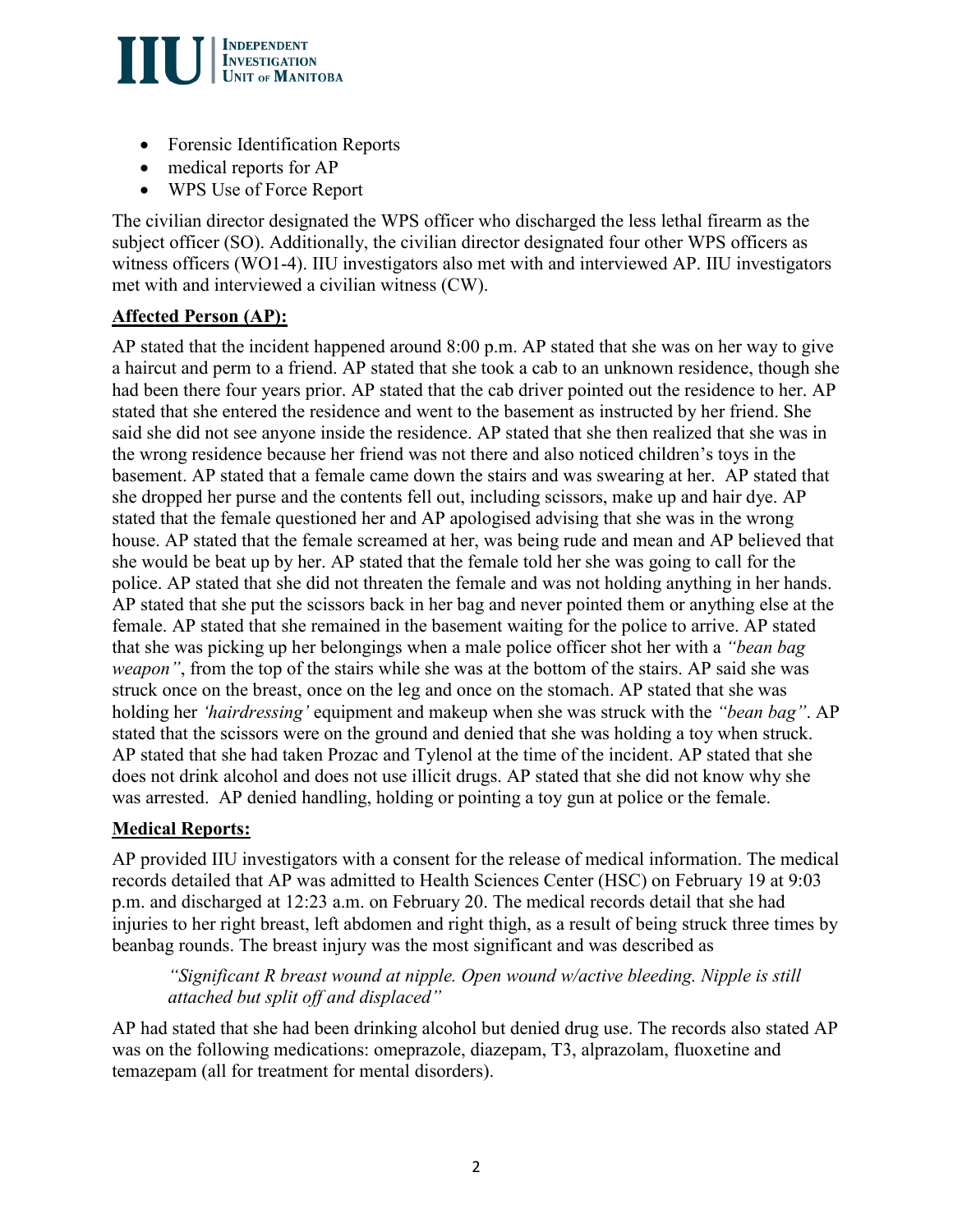

### **LERA complaint letter**

A handwritten letter, dated March 11, 2021, was forwarded to LERA outlining AP's complaint. AP wrote that she had intended to give a friend a haircut but had forgotten the address. She entered into the basement of the house and realised she was in the wrong place. She was confronted by a female. AP wrote that as she went to leave she got scared, dropped the contents of her purse and also noticed children's toys on the floor. The police came running down the stairs and *"bean bagged"* her. She was grabbed by the hair, dragged outside where police were kicking her all over her body. She wrote that she was handcuffed and thrown in the back of a police car. Police called her mother.

In addition, IIU investigators were provided with a hand written letter purportedly written by AP's mother that was attached to the LERA complaint. This letter detailed that:

- AP had to undergo plastic surgery for her injury.
- AP has long-term disabilities.

The letter contained a description of her injuries. The writer of this letter also noted that AP,

*"Wasn't intoxicated, she had two beers at her sister's place, then phoned a taxi cab to give a friend a haircut and always carries her hairstyling scissors to give people haircuts"*.

Also, the letter noted that AP went to her friend's house but forgot the house number. Finally, it noted that AP dropped the contents of her purse and as she went to leave, police arrived and grabbed her outside.

### **Forensic Identification Report:**

The WPS Forensic Identification Report included photographs of a pair of scissors which appear to be household type rather than those of a hairdresser and a toy handgun-type firearm, black in colour.

### **Less Lethal Firearm:**

The less lethal firearm used was a modified Remington 870 shotgun. The ammunition used was called a *CTS 2581 Super-Sock.* It was a commercially manufactured product and is *not* made by the WPS.

### **Civilian Witness (CW):**

CW stated that between 8 and 9 p.m., on February 19, she was at home with her young children. CW stated that she was upstairs asleep when she was suddenly awoken by her children who said there was a person in the house who had gone down to the basement. CW stated that she rushed to the basement and found a female squatting down in a darkened corner. CW stated that she noticed make-up on the basement floor. CW stated that the female said, *"Come any closer and I've got a gun"*. CW stated that the female was pointing what she believed to be a handgun at her. CW stated that she went back upstairs, telephoned the police and then took her children outside. CW stated that she returned to the house to deal with the female intruder. As she re-entered the house, CW stated that she saw the female, now standing at the top of the stairs of the third floor of the house. CW stated that the female produced a pair of scissors and said *"I wouldn't if I were you"* and *"I dare you".* CW stated that the pointed ends of the scissors were pointed at her. CW stated that she fled the house again and saw police arrive. CW stated that police entered her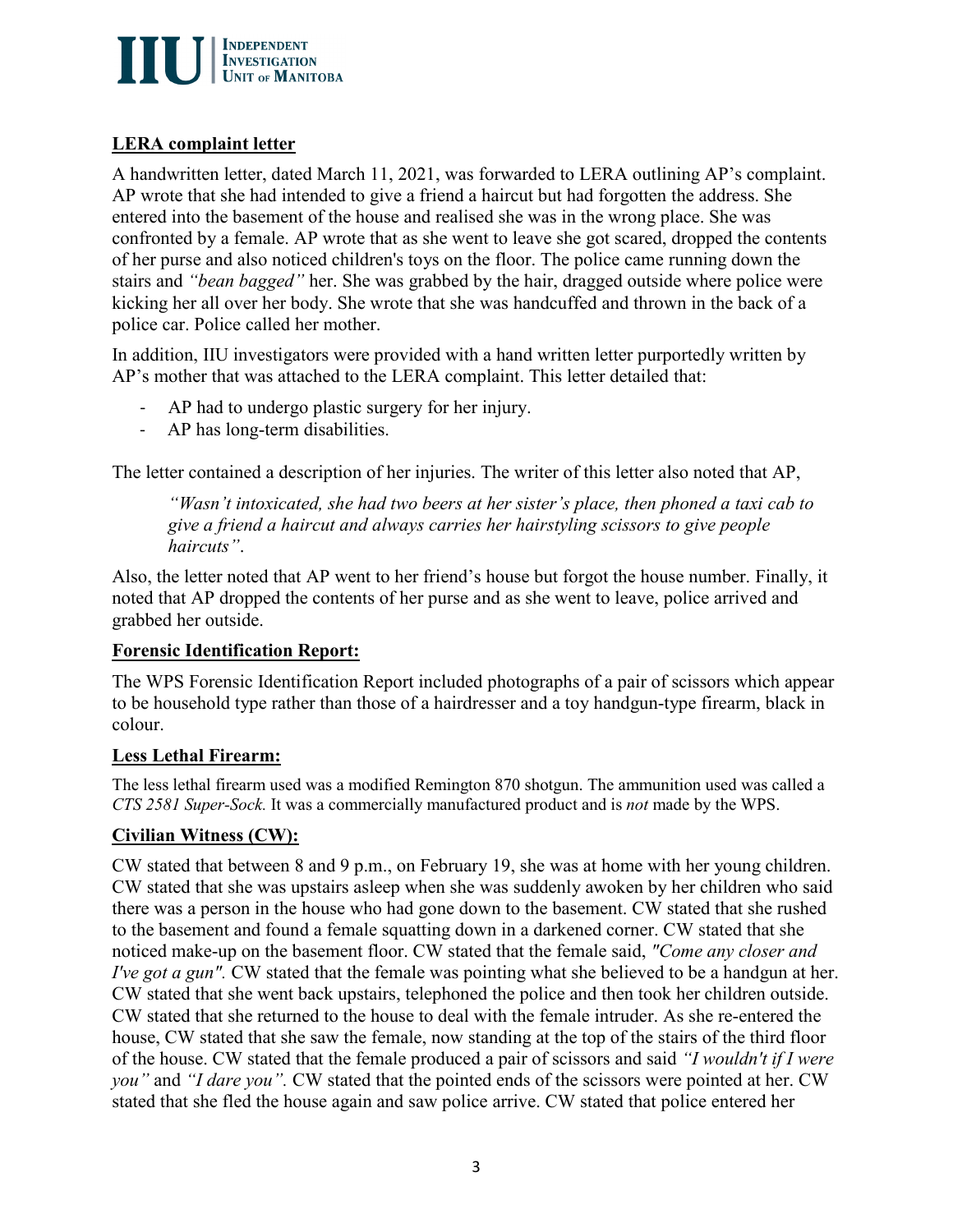# **INDEPENDENT<br>INVESTIGATION<br>UNIT OF MANITOBA**

home through the front door. CW stated that she heard police yell, *"Winnipeg Police, drop the weapon*". CW stated that she heard the sounds of three bangs and believed that a weapon was discharged. CW stated that subsequently, she found two bean bag rounds inside the house.

### **Witness Officers (WO):**

WO1 was on duty on February 19. She was partnered with WO2. WO1 stated that at approximately 8:00 p.m., they were dispatched to a call for service at a residence on Lorne Avenue related to a report that an unknown female had entered a residence, appeared intoxicated, and was armed with a gun and a pair of scissors. WO1 stated that in response to this information, she armed herself with her service shotgun. On arrival at the residence, WO1 stated that she and WO2 entered and announced their (police) presence. WO1 stated that she saw a female, later identified as AP, sitting at the top of the stairs. According to WO1, AP appeared upset, agitated and intoxicated. AP was holding a pair of scissors and a toy gun in her hands. WO1 stated that verbal commands were given to AP to drop the weapons without effect. WO1 stated that AP was pointing the toy gun at the police officers and saying *"bang, bang"*. WO1 stated that otherwise, AP was incoherent. WO1 stated that AP was considered a threat as she was holding the scissors, so police did not approach her. WO1 stated that though equipped with a conductive energy weapon (CEW – also known as a taser), it was not a viable option because of AP's position at the top of the stairs (i.e. a positive deployment may have caused her to fall down the stairs and be injured). WO1 stated that within 30 seconds, members of the WPS Tactical Support Team (TST) arrived. SO was armed with a less lethal shotgun. WO1 stated that AP continued to say, *"bang bang*" and point the toy gun towards police officers. WO1 stated that SO announced he was going to deploy the less lethal shotgun and then did so three times, in quick succession. WO1 stated that AP dropped both of her weapons. WO1 stated that police were able to secure AP, who had blood visible on her right chest area. The toy gun and scissors were seized by police. WO1 stated that AP was clearly intoxicated.

WO2 was partnered with WO1. WO2 stated that he and WO1 were dispatched to a call for service in response to a report that an unknown female had walked into a house, was in the basement, was holding a gun and scissors, was intoxicated and had made her way to the second floor. WO2 stated that they arrived on scene at 8:00 p.m. and met up with WO3. WO2 stated that he was also aware that members of TST were also assigned. WO2 stated that they entered the residence through the front door and he observed a female, later identified as AP, seated near to the top of a staircase. AP was incoherent, was yelling and screaming. WO2 stated that he had drawn out his Taser when he saw that AP was holding a black handgun and a pair of scissors. AP was pointing the handgun at police. WO2 stated that he believed that the handgun was likely a toy but still wanted to take cover just in case it was real. WO2 stated that police issued commands to AP to drop the weapons but she did not comply. WO2 stated that he did not use his taser because of his and AP's positioning. WO2 stated that TST members, including SO, arrived at the residence. SO was in possession of a less lethal shotgun and he too issued verbal commands to AP to drop the weapons without success. WO2 stated that SO discharged the less lethal shotgun three times, causing AP to fall backwards. WO2 stated that police attended to AP and handcuffed her.

WO3 stated that he was dispatched to attend an address on Lorne Avenue in response to a complaint reporting that a female had entered a residence and may be in possession of a handgun. On arrival at the residence, WO3 stated that he met with WO1 and WO2. WO3 stated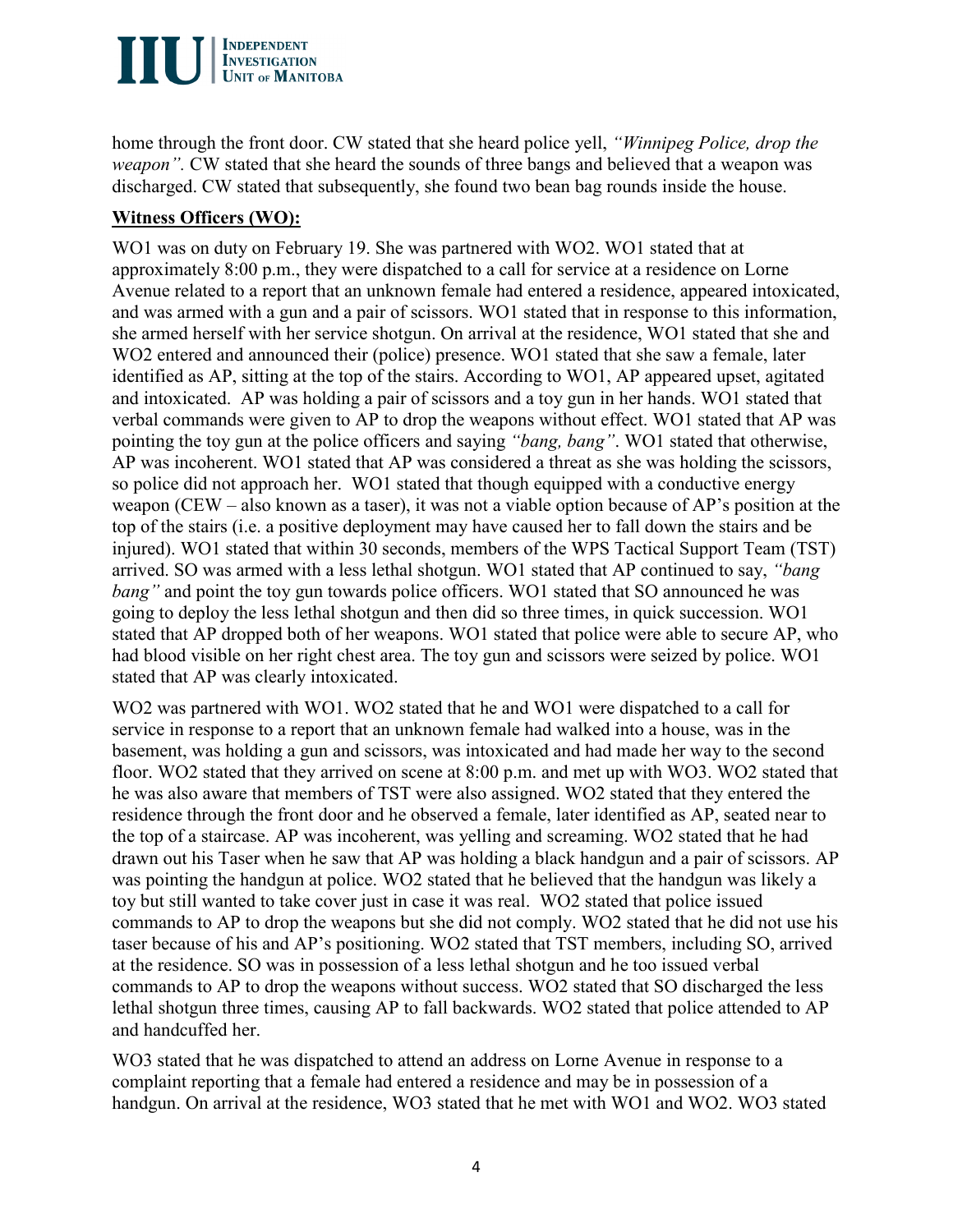### **INDEPENDENT** INDETENDENT<br>
INVESTIGATION<br>
UNIT OF MANITOBA

that the police officers approached the door and observed a female, later identified as AP, at the top of the stairs. AP was holding a handgun in one hand and a pair of scissors in the other hand. WO3 stated that police commanded AP to drop the weapons. WO3 stated that a taser could not be used because if a good contact had been made, AP could fall down the stairs. WO3 stated that TST officers, including SO, arrived at the residence. WO3 stated that SO had a less lethal shotgun in his hands and he commanded AP to drop the weapons. WO3 stated that SO discharged the less lethal shotgun three times at AP. Police officers approached and secured AP.

WO4 was a member of the WPS TST and was partnered with SO on February 19. That evening, they responded to a call for service at an address on Lorne Avenue on reports that a female had entered into a residence and was armed with a gun. WO4 stated that upon arrival, two or three general patrol officers were already present. SO had armed himself with the less lethal shotgun which WO4 described as an intermediate weapon<sup>[1](#page-4-0)</sup>. WO4 stated that on entry to the residence, he could hear police officers giving verbal commands to drop the gun. WO4 stated that he saw a female, later identified as AP, sitting on the top of the staircase and holding a black coloured object in the shape of a pistol in her right hand. AP was waving her hands in the direction of the police officers at the bottom of the stairs and was yelling something he could not make out. WO4 could not tell if the pistol was real or fake. WO4 stated that SO yelled at AP to drop the gun and then deployed the less lethal shotgun three times at her. After the third deployment, WO4 stated that SO made his way up the stairs. WO4 stated that the use of a taser would not have been appropriate as it was not possible to get a good target. WO4 stated that in his view, the less lethal shotgun was the most appropriate option at that time. WO4 stated that the area was well lit and that SO had a better view of AP. After AP was struck by the three less lethal shotgun deployments, she was handcuffed. WO4 stated that he then noticed a pair of scissors as well as the pistol.

### **Subject Officer:**

Pursuant to the provisions of the PSA, a subject officer cannot be compelled to provide his or her notes regarding an incident, nor participate in any interview with IIU investigators. In this case, SO provided his notes, narratives and use of force reports to IIU investigators. SO did not agree to participate in an interview with IIU investigators.

A review of the material provided to IIU investigators shows that SO was in possession of a Less Lethal Shotgun. Upon his arrival and entry to the residence, SO wrote that he heard voices stating, *"Drop the gun*". SO wrote that he observed AP holding an edged weapon, which appeared to be a pair of scissors and that she was also pointing a gun towards police officers. AP was crouched down at the top of the stairs on the second level of the house. SO wrote that other means of force by police, such as a Taser, were not appropriate in the circumstances, because of the distance and her positioning. SO wrote that he yelled at AP to drop the gun, however she did not comply. SO wrote that he made the decision to deploy the less lethal shotgun based on the possibility the handgun was real, the uncertainty as to her intentions and for her and police officer safety. SO wrote that he deployed the less lethal shotgun three times at AP aiming for her large muscle groups in her leg and her abdomen to elicit pain compliance and cause her to drop the weapons. AP did drop the weapons. SO wrote that AP was approached, found to be bleeding

<span id="page-4-0"></span> $\overline{a}$ <sup>1</sup> an intermediate weapon, for example a baton, Taser or pepper spray, is one used by police to temporarily incapacitate an individual posing a risk or threat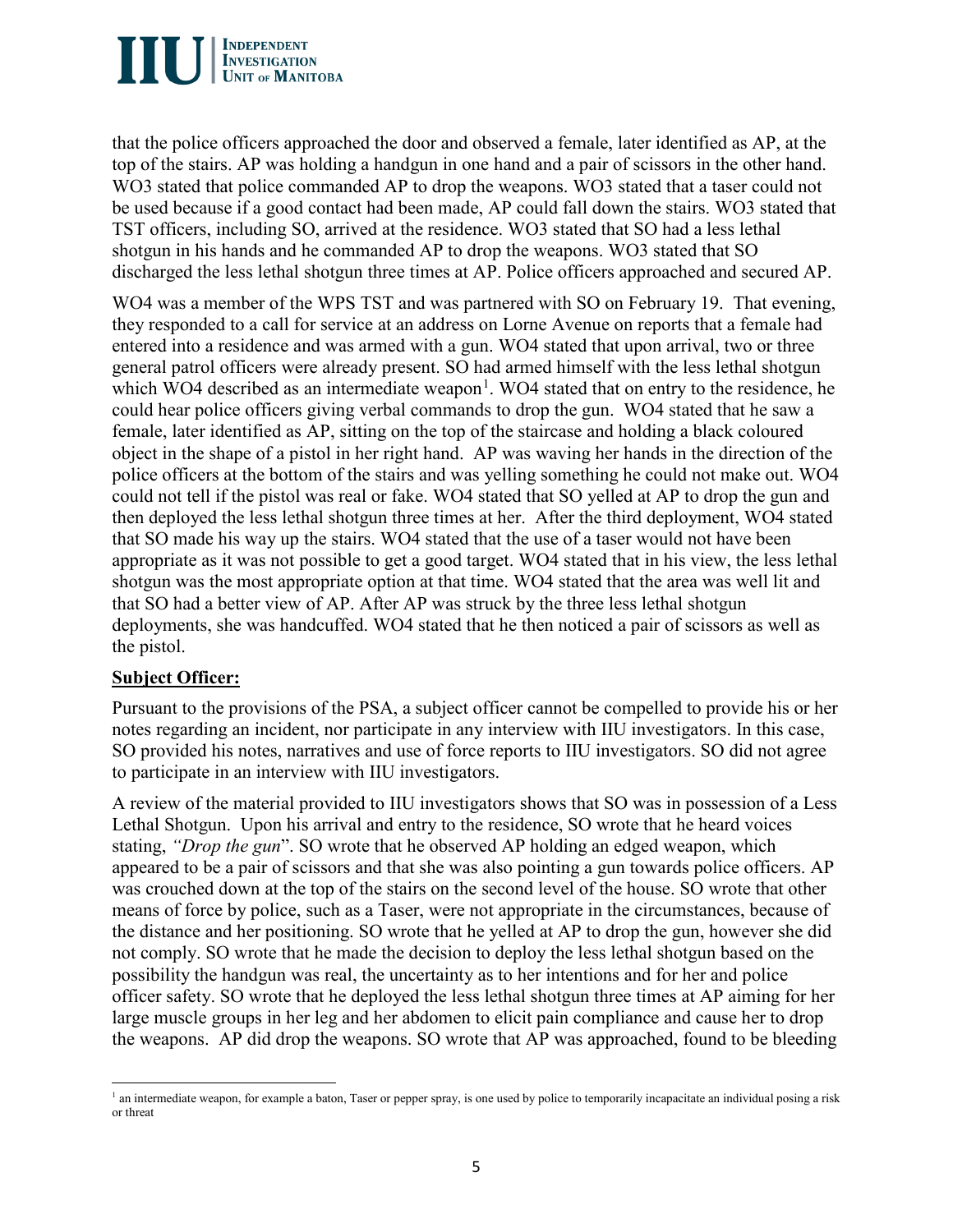

from her right breast and immediate medical attention was sought. The handgun was found to be a toy, solid black in colour with no orange markings.

#### **Conclusion:**

Sections 25(1), 26 and 265(1) (a) of the Criminal Code of Canada state:

*25 (1) Everyone who is required or authorized by law to do anything in the administration or enforcement of the law* 

*(a) as a private person,* 

*(b) as a peace officer or public officer,* 

*(c) in aid of a peace officer or public officer, or* 

*(d) by virtue of his office is,* 

*if he acts on reasonable grounds, justified in doing what he is required or authorized to do and in using as much force as is necessary for that purpose.* 

*(3) Subject to subsections (4) and (5), a person is not justified for the purposes of subsection (1) in using force that is intended or is likely to cause death or grievous bodily harm, unless the person believes on reasonable grounds that it is necessary for the self preservation of the person or the preservation of any one under that person's protection from death or grievous bodily harm.* 

*(4) A peace officer, and every person lawfully assisting the peace officer, is justified in using force that is intended or is likely to cause death or grievous bodily harm to a person to be arrested, if* 

*(a) the peace officer is proceeding lawfully to arrest, with or without warrant, the person to be arrested;* 

*(b) the offence for which the person is to be arrested is one for which that person may be arrested without warrant;* 

*(c) the person to be arrested takes flight to avoid arrest;* 

*(d) the peace officer or other person using the force believes on reasonable grounds that the force is necessary for the purpose of protecting the peace officer, the person lawfully assisting the peace officer or any other person from imminent or future death or grievous bodily harm; and* 

*(e) the flight cannot be prevented by reasonable means in a less violent manner.* 

*26 Every one who is authorized by law to use force is criminally responsible for any excess thereof according to the nature and quality of the act that constitutes the excess.* 

*265 (1) (a): A person commits an assault when... (a) without the consent of another person…he applies force intentionally to that other person, directly or indirectly* 

A police officer is also entitled to arrest anyone to prevent a breach of the public peace. A police officer is authorized to use force in the lawful execution of his duties, and as much as is necessary for that intended purpose. Moreover, a police officer is authorized to use force to defend or protect himself from the use or threat of force by another person, provided it is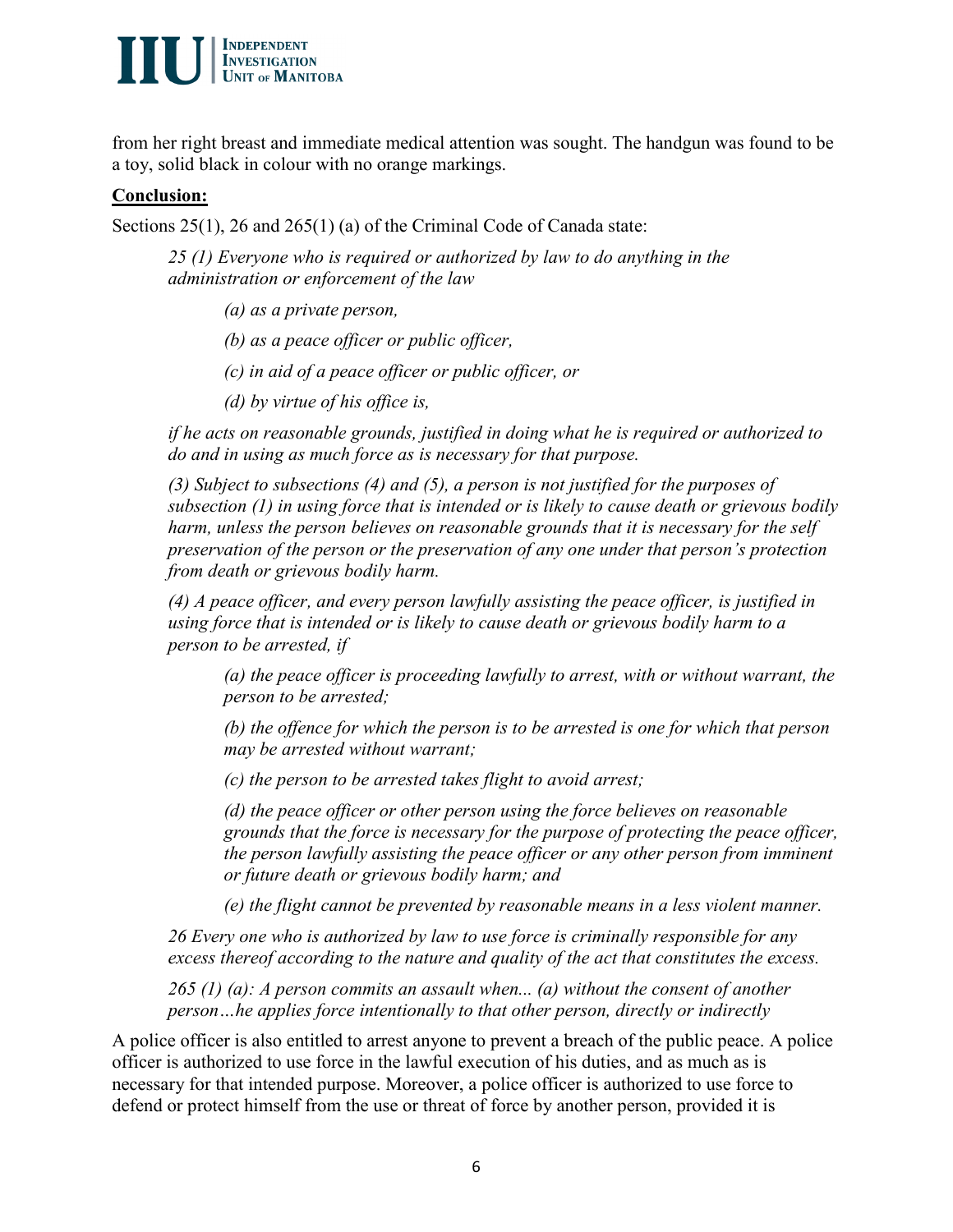## **INDEPENDENT<br>INVESTIGATION<br>UNIT OF MANITOBA**

reasonable in all of the circumstances. If the force used is in excess of what is necessary or reasonable in the circumstances, such force is not justified and the acts may constitute an assault under the Criminal Code of Canada.

Where it is determined that reasonable grounds exist to believe a criminal offence has been committed, the IIU civilian director may charge the subject officer accordingly. The determination of whether reasonable grounds exist is based on a careful assessment of all the available evidence. The totality of the circumstances must be considered in assessing these grounds. The purpose of emphasizing the totality of the circumstances is to avoid concentrating on individual pieces of evidence. Accordingly, consideration of the evidence cannot be piecemeal.

Moreover, determination of whether the necessary reasonable grounds exist must not be based solely on speculation. The absence of evidence on essential elements of the offence means there is an absence of necessary reasonable grounds. Therefore, in those circumstances, there is no legal support for the laying of a criminal charge. That is how the law is to be applied.

This investigation was undertaken by IIU because AP had sustained an injury from the use by police of a firearm (in this matter a less lethal shotgun that discharges beanbag rounds) during her detention and arrest. The existence of an injury does not presuppose that a criminal offence has occurred. The mandate of IIU does not include authorizing criminal charges in the absence of evidence to support that significant decision. It would be wholly inappropriate to authorize the laying of criminal charges in the absence of the required reasonable grounds to support such authorization. The laying of a charge solely for the sake of laying a charge is not in keeping with the mandate of this office. This legal analysis and process is not restricted solely to investigations related to police officer conduct, but is the very cornerstone of any justice system in a free and democratic society, regardless of the matter under consideration.

On review of this investigation, I am satisfied that:

- − SO was lawfully placed and acting in his capacity as a police officer in the execution of his duties during his interactions with AP.
- − AP was armed with weapons, including what may have been a handgun.
- − AP was also in possession of a pair of scissors and could have caused significant harm to others.
- − AP was intoxicated and incoherent.
- − AP was unlawfully in the residence.
- − SO assessed the situation as potentially dangerous and there was a heightened need to restrain and disarm AP, and prevent any further harm to her and others.
- − Other less lethal force options (taser) were not employed as it was determined that it would likely cause more harm to AP.

In this investigation, part of the IIU mandate is to determine whether consequences should flow from the SO's actions in consideration of all the circumstances and information known at the time. On careful review of the available evidence and material facts obtained in this